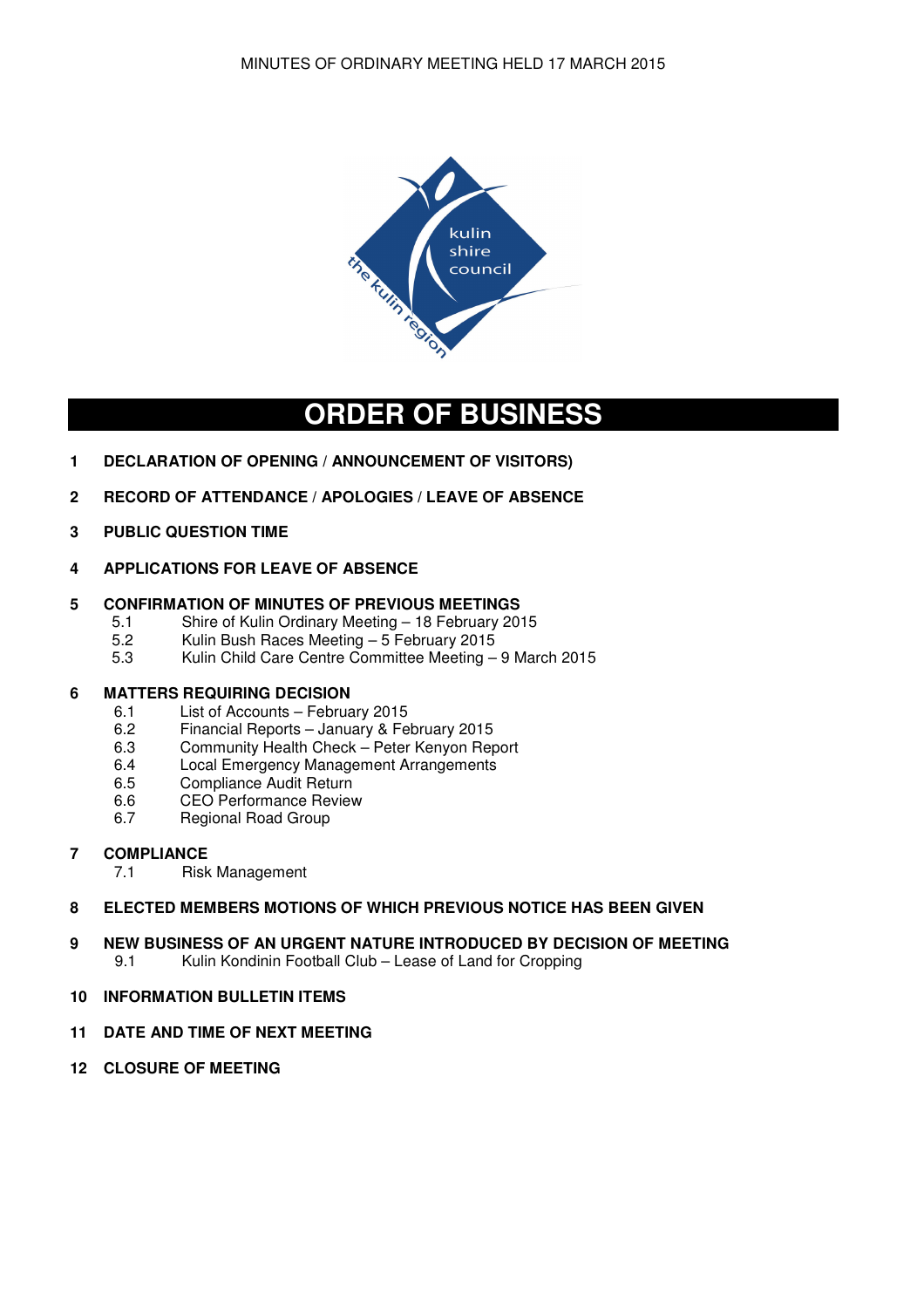## **Minutes of an Ordinary Meeting of Council held in the Freebairn Recreation Centre on Tuesday 17 March 2015 commencing at 1.10pm**

### **1. DECLARATION OF OPENING / ANNOUNCEMENT OF VISITORS**

The President of the Shire welcomed all present and declared the meeting opened at 1.10pm

### **2. RECORD OF ATTENDANCE/APOLOGIES/LEAVE OF ABSENCE**

| <b>Allenuance</b>   |                                     |                  |
|---------------------|-------------------------------------|------------------|
| <b>JM Sullivan</b>  | President                           | East Ward        |
| <b>BD</b> West      | Vice President                      | West Ward        |
| <b>RD Duckworth</b> | Councillor                          | West Ward        |
| MJ Ledwith          | Councillor                          | West Ward        |
| G Robins            | Councillor                          | <b>Town Ward</b> |
| <b>HT</b> McInnes   | Councillor                          | Town Ward        |
| R O'Brien           | Councillor                          | Central Ward     |
| R Bowey             | Councillor                          | <b>Town Ward</b> |
| G Hadlow            | <b>Chief Executive Officer</b>      |                  |
| C Vandenberg        | Deputy CEO                          |                  |
| N Thompson          | Executive Support Officer / Minutes |                  |
| L Hobson            | Manager of Works (from 3:22pm)      |                  |
| Apologies           |                                     |                  |

BP Taylor Councillor Central Ward

Attendance

### **3. PUBLIC QUESTION TIME**

As there were no members of the public present, there were no questions asked.

### **4. APPLICATIONS FOR LEAVE OF ABSENCE**

Nil

## **5. CONFIRMATION OF MINUTES OF PREVIOUS MEETINGS**

Shire of Kulin Ordinary Meeting – 18 February 2015

#### **01/0315**

**Moved Cr Robins Seconded Cr Bowey that the minutes of the Ordinary Council Meeting held on 18 February 2015 be confirmed as a true and correct record.** 

 **Carried 8/0** 

Kulin Bush Races Meeting – 5 February 2015

**02/0315** 

**Moved Cr West Seconded Cr McInnes that the minutes of the Kulin Bush Races Annual and General Meetings held on 5 February 2015 be received.** 

 **Carried 8/0** 

**03/0315** 

**Moved Cr Robins Seconded Cr O'Brien that Council endorse the appointment of the following persons on the Kulin Bush Races Management Committee for 2015/16: Graeme Robertson (Chairperson pending replacement to be found)** 

**Katheryn Wilson (Secretary pending replacement to be found in March 2015)** 

**Brendon Savage, Annette Lewis, Carly Bradford, Rynelle Smoker, Doug Ellis, Matt Syred, Robbie Bowey, Brendan Sloggert, Tracey Noble & Mary Lucchesi.** 

 **Carried 8/0** 

Kulin Child Care Centre Committee Meeting – 9 March 2015

**04/0315** 

**Moved Cr Duckworth Seconded Cr Ledwith that the minutes of the Kulin Child Care Centre Committee Meeting held on 9 March 2015 be confirmed as a true and correct record.** 

 **Carried 8/0**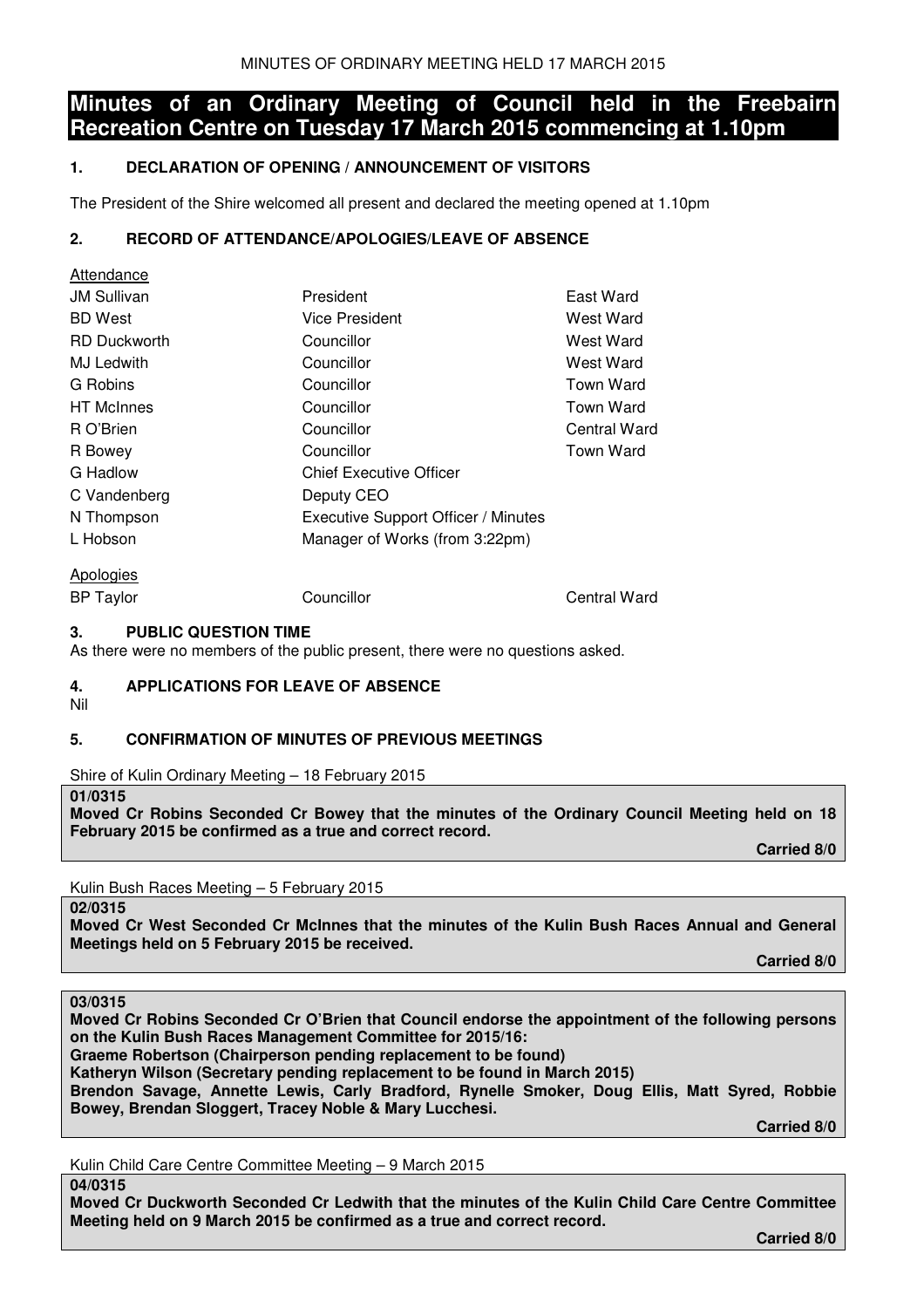### **6.1 List of Accounts – February 2015**

| <b>RESPONSIBLE OFFICER:</b>    | DCEO  |
|--------------------------------|-------|
| FILE REFERENCE:                | 12.06 |
| <b>AUTHOR:</b>                 | DCEO  |
| <b>DISCLOSURE OF INTEREST:</b> |       |

#### **SUMMARY:**

Attached is a list of accounts paid during the month of February 2015 for Council's consideration.

### **BACKGROUND & COMMENT:**

Nil **FINANCIAL IMPLICATIONS:**  Nil **STATUTORY AND PLANNING IMPLICATIONS:**  Nil **POLICY IMPLICATIONS:**  Nil **COMMUNITY CONSULTATION:**  Nil **WORKFORCE IMPLICATIONS:**  Nil

#### **OFFICER'S RECOMMENDATION:**

That February payments being cheque No's 1677 - 1679 (Bush Races), 36264 - 36275 (Municipal), EFT No's 9490 - 9543 (Municipal), credit card payments, creditor payments, and other vouchers from the Municipal Fund totalling \$193,933.97 be passed for payment.

### **VOTING REQUIREMENTS:**

Simple majority required.

### **05/0315**

**Moved Cr West Seconded Cr Robins that February payments being cheque No's 1677 - 1679 (Bush Races), 36264 - 36275 (Municipal), EFT No's 9490 - 9543 (Municipal), credit card payments, creditor payments, and other vouchers from the Municipal Fund totalling \$193,933.97 be passed for payment. Carried 8/0** 

### **6.2 Financial Reports January & February 2015**

| <b>RESPONSIBLE OFFICER:</b>    | DCEO  |
|--------------------------------|-------|
| FILE REFERENCE:                | 12.01 |
| <b>AUTHOR:</b>                 | DCEO  |
| <b>DISCLOSURE OF INTEREST:</b> |       |

#### **SUMMARY:**

Attached are the financial reports for the periods ending 31 January 2015 and 28 February 2015.

### **BACKGROUND & COMMENT:**

Nil

### **FINANCIAL IMPLICATIONS:**

Nil

### **STATUTORY AND PLANNING IMPLICATIONS:**

Regulation 34 of the Local Government (Financial Management) Regulations 1996 requires local governments to prepare each month a statement of financial activity reporting on the revenue and expenditure of funds for the month in question.

### **POLICY IMPLICATIONS:**

Nil

**COMMUNITY CONSULTATION:** 

Nil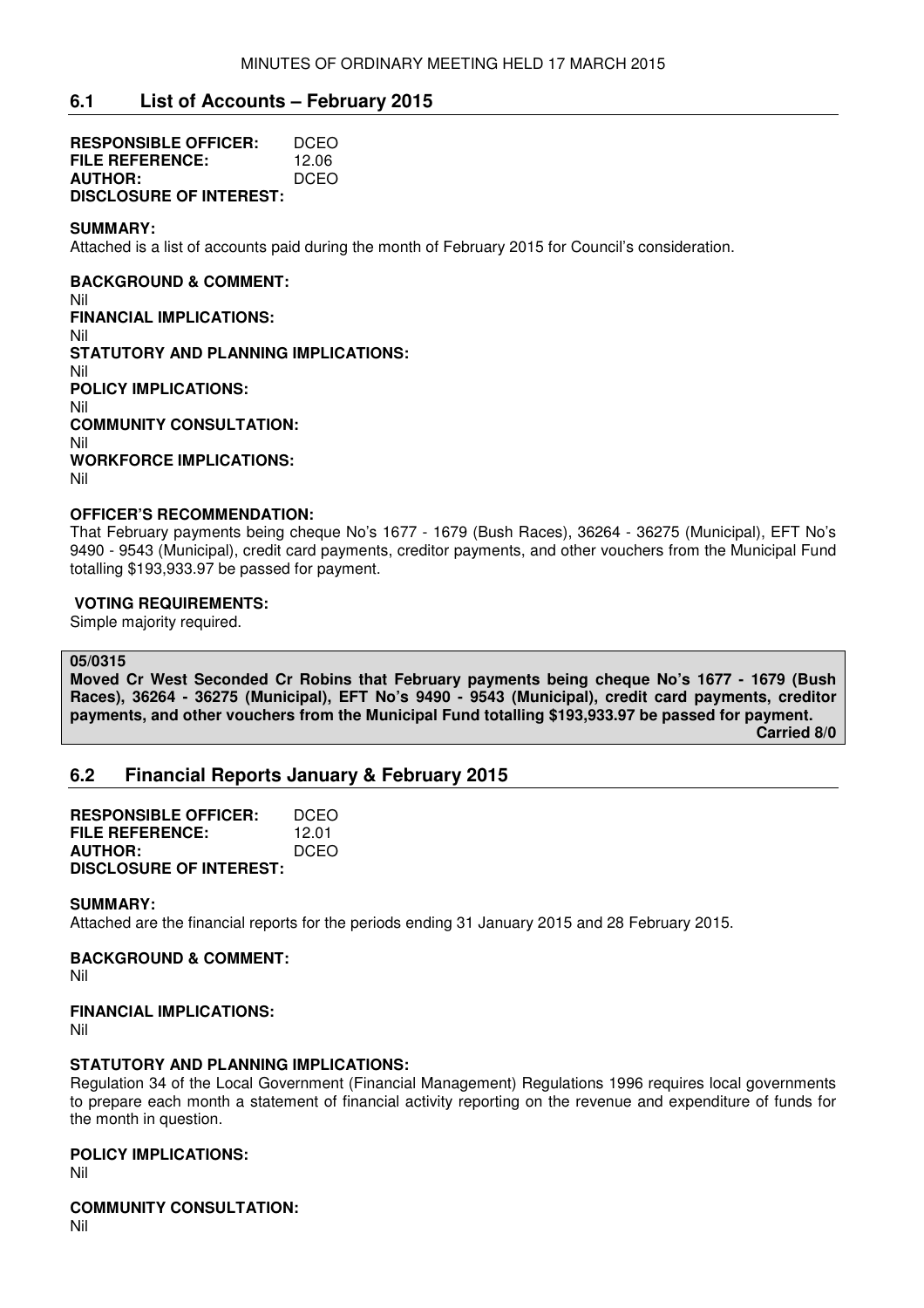#### **WORKFORCE IMPLICATIONS:**

Nil

#### **OFFICER'S RECOMMENDATION:**

That Council endorse the monthly financial statements for the periods ending 31 January 2015 and 28 February 2015.

### **VOTING REQUIREMENTS:**

Simple majority required.

#### **06/0315**

**Moved Cr Duckworth Seconded Cr Robins that Council endorse the monthly financial statements for the periods ending 31 January 2015 and 28 February 2015.** 

 **Carried 8/0** 

### **6.3 Community Health Check – Peter Kenyon Report**

**NAME OF APPLICANT:** CEO **RESPONSIBLE OFFICER:** CEO **FILE REFERENCE:** 08.06 **AUTHOR: DISCLOSURE OF INTEREST:** Nil

#### **SUMMARY:**

Attached to the agenda is a copy of the report prepared by Peter Kenyon following his visit to Kulin to assist with the Health Check we recently carried out.

#### **BACKGROUND & COMMENT:**

The following is a list of the key recommendations contained in the report. I guess the requirement now is to devise a strategy to enable us to move forward and my recommendation is that Council accept the report as presented and send it out to the community for public comment. Where appropriate I have made some comment in relation to how we may beat tackle each recommendation.

**1. Undertake a systematic asset mapping exercise of the town's diverse assets – people passions, skills, hobbies and connections; physical resources; organisations; ex resident skills and connections; heritage and stories; economic and business assets etc. Utilise this new knowledge for developing youth activities and adult education programs; growing volunteer base; tourism promotion etc.** 

This process should be fairly easy to undertake although it will be time consuming. I will prepare a questionnaire as a starting tool for consideration. Alternatively, we may be able to get some funding to employ a consultant to undertake the work as Peter was quite emphatic that when seeking information from the community it is important that the right questions are asked to get the results we are want.

**2. Redefine the working relationship (including use of Shire staff use) between Council and community groups through the use of clear MOUs.** 

While I agree that MOU's are useful documents the problem is that we could bog ourselves down with red tape. I am more in favour of simply noting that when an action is taken between one group and the other that we encourage that written "informal" agreements be considered to protect the parties involved.

**3. Develop a Kulin Volunteer Strategy that focuses less on 'committee participation' and more on 'task ownership', and strengths 'reward and recognition' behaviours. Strong sentiment expressed about more personalized approaches to engagement.** 

This was one of the stronger points that Peter stressed during the week he was here. He is of the opinion that we focus too much on the number of committee members being seen as the gauge to how a particular group is going rather than focusing on having smaller committees who can work with the community on distributing tasks.

I tend to agree with him that people are more likely to help out with a busy bee (if they are asked) than go on a committee. We need to do some more work in this area and perhaps this can be done in conjunction with point 14.

**4. Utilise the 2016 Centenary of the Kulin School to mobilise community support around its local school and its future. This is an opportunity to achieve physical appearance upgrade, prepare a Local Education Strategy (see below) and implement a significant school reunion event that has ongoing social and economic benefits.**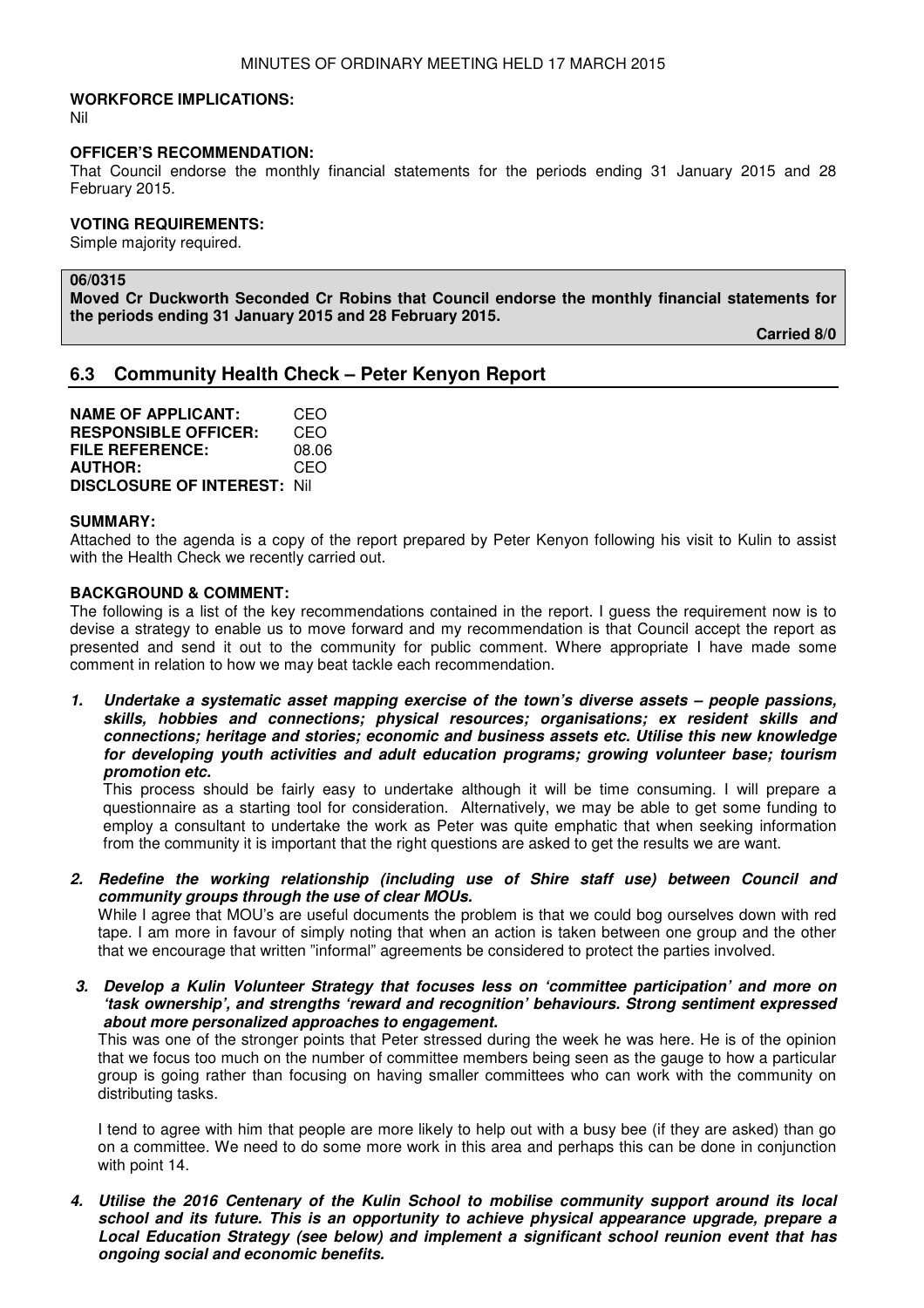Definitely a major project that can be launched for next year. I suggest that we liaise with the School with a view to forming a small group to coordinate the idea. Perhaps something could be arranged to coincide with an open day for Camp Kulin as well as holding the main reunion event around another event already planned.

It may be possible to use the Centenary celebrations to attract some funding from the Government for the necessary school improvements/maintenance that was raised during the Health Check sessions.

This may also present an opportunity to the other amazing facilities we have in town and how they can be used 'as one'. If the Bush Races, Bank, P&C, Shire, School and even local businesses all contributed some funding it may be a leverage to seek outside funds as well.

Now that the Bush Races is quiet established, maybe as a community we need to focus on one project to work towards each year? The school could be the first one, community garden in 2017 etc.

**5. Meet with high school students of Kulin District High School to learn more of their concerns, and implement quickly their suggestions relating to such facilities as the skate park, score board and goal posts.** 

Agree. This can be implemented quickly and if we arrange the meeting in the next month we can look at incorporating any suggestions in our 2015/16 budget deliberations.

#### **6. Form a local Taskforce and develop a Local Education Strategy.**

We already have People Encouraging Education in Kulin (PEEK) and there is no doubt that their objectives are very much along the lines of that suggested by the recommendation. Perhaps a letter of support to that group from Council could be a small way to encourage them to continue with their work.

**7. Use appropriate expertise to improve communications and 'telling the story' needs of various organisations.** 

This is one area where we can utilize Gen Whisson's expertise. Perhaps a way to start the ball rolling is to place regular "advertisements" encouraging people to get in touch with Gen to ensure that the stories are being told locally, regionally and Statewide.

#### **8. Form a local task group to develop a Local Health Services Strategy.**

I am at a loss on what direction this recommendation should take as Kondinin are the contract manager for the doctor attached to the Kondinin Health Service.

### **9. Develop a Facility Marketing Plan to promote Kulin's unique set of facilities for holding state/regional events, conferences and family gatherings.**

I believe this is in hand with the appointment of Gen Whisson in this role. There is no doubt that all staff will need to be actively involved to assist.

#### **10. Develop a Community Bank Marketing and Engagement Strategy that sees bank accounts rise by \$30 million.**

Kulin Community Financial services are currently working on various advertising campaigns to try and bring this to fruition. At the moment they preparing a list of "excuses" that people use when asked why they don't bank with the Community Bank with a view to working on strategies and programs to improve their status in the community.

Perhaps we can encourage and support the Community Bank to focus on a new campaign. I think in time that the Bank Board will recognize that they need some marketing expertise to assist them with their ongoing campaigns.

**11. Utilise the current Recreation Centre staff transition phase to restructure staffing responsibilities to incorporate a strong events/marketing focus.** 

We are currently working on the most suitable staff structure for the Recreation Centre and have adopted a "bottom up" approach in this regard.

**12. Prepare a Kulin Leadership Development Strategy that utilises regional, state, national and international leadership development opportunities.** 

Requires extensive work on developing a suitable strategy and I do not really have any suggestions other than to incorporate within recommendation 13.

Gen Whisson has made the following comment:

Does this come down to something simple/focused like the idea we spoke about the Shire/community contributing annually to building a house in rural Cambodia? Maybe one person each year (old or young) could then represent the Shire and help build the house. I think this could make for huge leadership and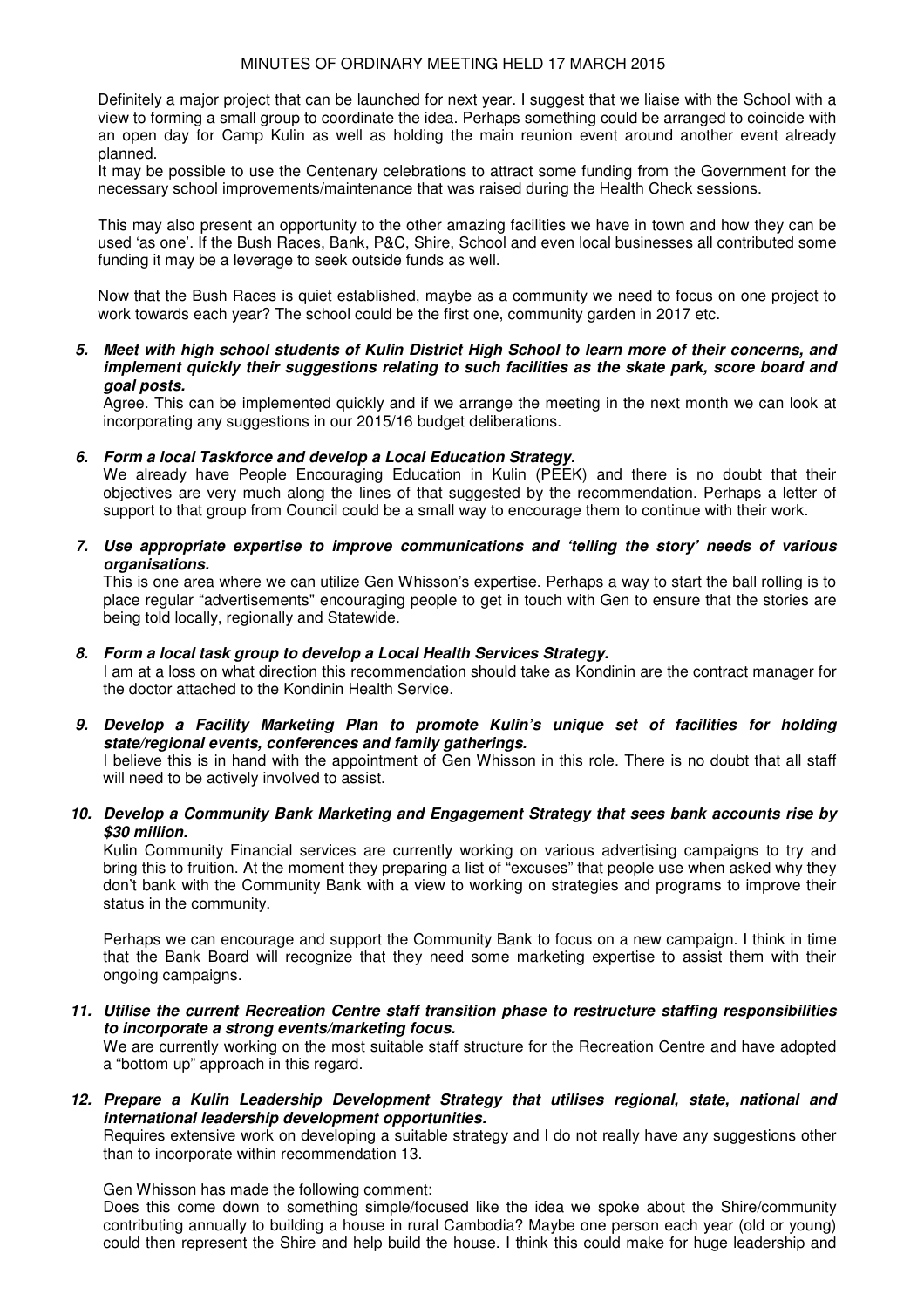personal growth and something which I think a lot of people in this town could really relate to. I just remember Peter saying how one of the towns he was working with has for the past 10 years sent 2 people from their community each year to walk the Kokoda Trail and the impact from this has been enormous and so beneficial to the community.

**13. Create a quarterly Town Leadership Lunch that brings together key leader personnel to reflect collaboratively on town opportunities and challenges and seek 'collective impact.'** 

Quite simple to set up however we would need to be very careful that we do not create an group that could eventually be seen as an elitist group that is not in touch with the community's needs, although sometimes being seen as an 'important/elite' group isn't always a bad thing, as long as they are being true to the cause.

Can really be incorporated with recommendation 14.

**14. Reactive the 'Cultivating Kulin Committee' as the key coordinating community development mechanism.** 

See Recommendation 13.

**15. Form a local Task group to brainstorm and implement actions to create the Recreation Centre as the town socializing space – special events, cosy décor etc.** 

Could this be the role of the FRAC committee rather than worrying about the day to day running of the Centre?

#### Comments from Gen Whisson:

These could be specific 'tasks' which are given someone/or team in the community who we know are amazing at certain things – i.e. who is amazing at décor, someone else at running an event (specific type). This is not to say that a person on the FRAC isn't the best person to take on that task – they might be. Does the role of the FRAC need to be re-thought?

#### **16. Form a local Task group to research and identify options for attracting new services to the community.**

Again I believe this should be incorporated with Recommendation 14.

Perhaps the Council could take a lead role in this matter by incorporating an informal session at the beginning of our meeting to "chew the aft" so to speak. If this was case then it is extremely important that we do not allow ourselves to become obsessed with getting things done urgently but rather on an ongoing basis.

#### Comment form Marie Martin:

The CRC has and is working on attracting new services to town and in the past year we have secured several job networking organisations to the town, a physio, a massage therapist and the vet from Corrigin. In addition we already have multiple allied health services attending the town on a regular basis including 3 counseling services. I think with the input from the community as to what services they would like to see here then the CRC could fill the role of securing those specific services. Was there an indication as to what services are lacking??

I guess one of the problems with trying to attract new business/services to towns is the risk of that business coming to Kulin with an expectation that they will always receive some type of subsidy. Is the risk worth it?

**17. Create an annual meeting for representatives of Kulin organisations and service groups who contribute money or time to review town priorities and opportunities to achieve 'collective impact.'**  Very simple to set up. Could this be an option to the Annual Electors meeting?

#### Gen Whisson comment:

Maybe we should be looking at all people who contribute money to our community – then we would be being REALLY strategic! Others who have input into our community funding streams - pollies, government agencies, WDC, lotteries, heritage council, DCP, CBH, (other people/organizations who give out money) etc. Thought it might be a good strategic day each year for Kulin to showcase our facilities as well as just an excuse to get people into the town.

In summary the recommendations contained in the Community Health Check Report need to be looked on a long term basis and incorporated over a period of time. As a Council we need to realise that we cannot be the sole driver of the suggestions made by Peter Kenyon however we can be viewed as the support mechanism that the community can use to further our development.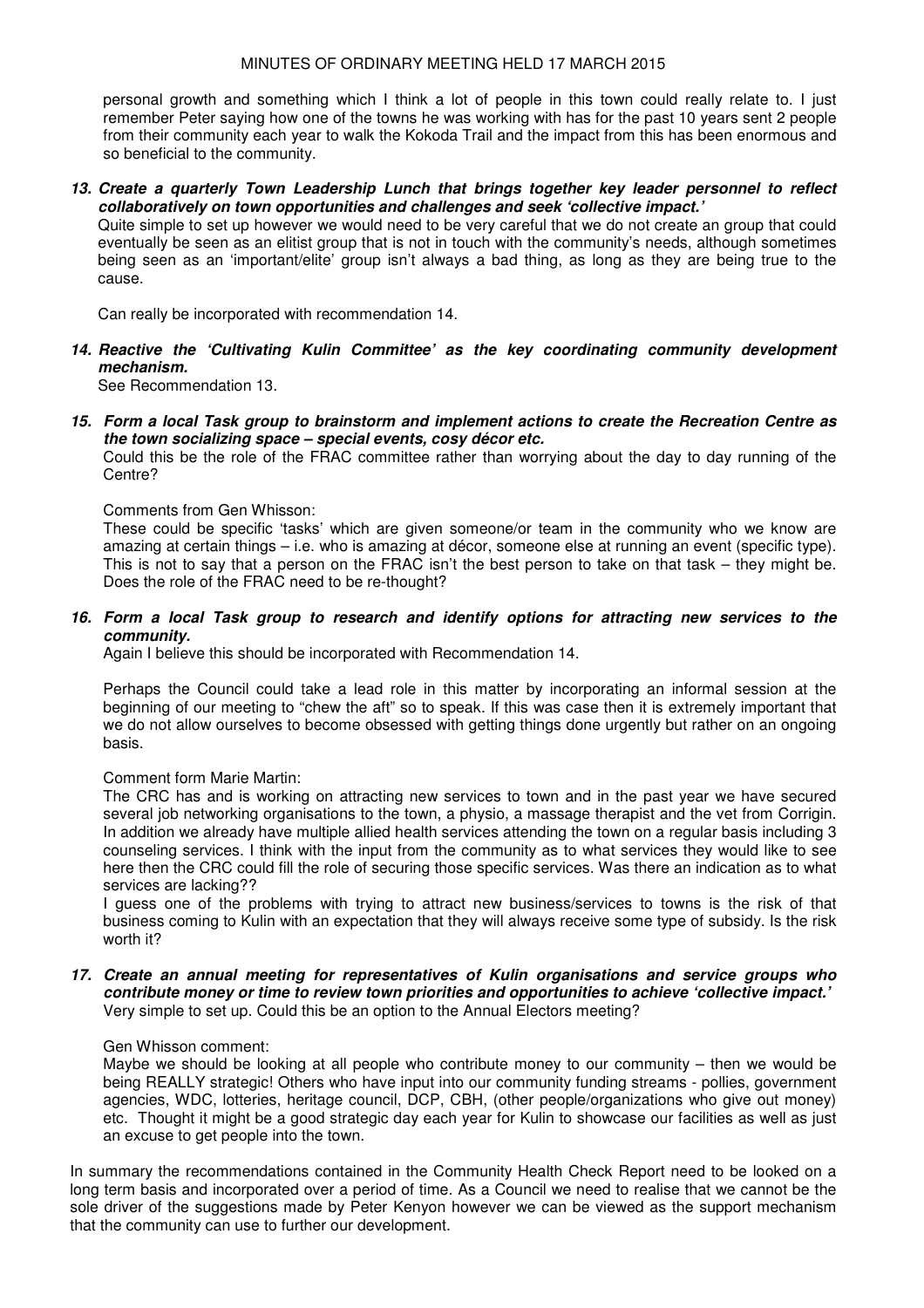### **FINANCIAL IMPLICATIONS**

Obviously there will need to be some financial commitment from Council as and when groups/services/ideas develop.

#### **STATUTORY AND TOWN PLANNING IMPLICATIONS**

Nil

#### **POLICY IMPLICATIONS:**

There may be some impact on Council policy as specific areas of development occur.

#### **COMMUNITY CONSULTATION:**

It is paramount that communication with the community is viewed as an ongoing tool for community development.

#### **WORKFORCE IMPLICATIONS:**

We need to be mindful of the impact of any extra workload on Council staff and again I stress that the whole process/project needs to be viewed as long term.

### **RECOMMENDATION:**

That Council adopt the Peter Kenyon Health Check Report for the Town of Kulin and that the first action involves advertising the availability of the report to the community seeking public comment and input.

#### **VOTING REQUIREMENTS:**

Simple majority required.

#### **07/0315**

**Moved Cr Duckworth Seconded Cr Robins that Council adopt the Peter Kenyon Health Check Report for the Town of Kulin and that the first action involves advertising the availability of the report to the community seeking public comment and input.** 

 **Carried 8/0** 

### **6.4 Local Emergency Management Arrangements**

| <b>NAME OF APPLICANT:</b>           | CEO   |
|-------------------------------------|-------|
| <b>RESPONSIBLE OFFICER:</b>         | CEO   |
| <b>FILE REFERENCE:</b>              | 09.05 |
| <b>AUTHOR:</b>                      | CEO   |
| <b>DISCLOSURE OF INTEREST: Nill</b> |       |

#### **SUMMARY:**

Each Council is required to prepare a Local Emergency Management Plan. WE currently have a plan however I have over the past few months revamped the plan that is more consistent with others in the region.

#### **BACKGROUND & COMMENT:**

The plan needs to be endorsed by Council and the Chairperson of the Local Emergency Management Committee. The plan is some 230 pages and is too big to include as an attachment. How does Council wish to handle the endorsement of the document?

#### **FINANCIAL IMPLICATIONS**

Nil

#### **STATUTORY AND TOWN PLANNING IMPLICATIONS**

The plan has been prepared pursuant to Section 41 (1) of the Emergency Management Act 2005.

### **POLICY IMPLICATIONS:**

Nil

### **COMMUNITY CONSULTATION:**

In consultation with the LEMC.

#### **WORKFORCE IMPLICATIONS:**

Nil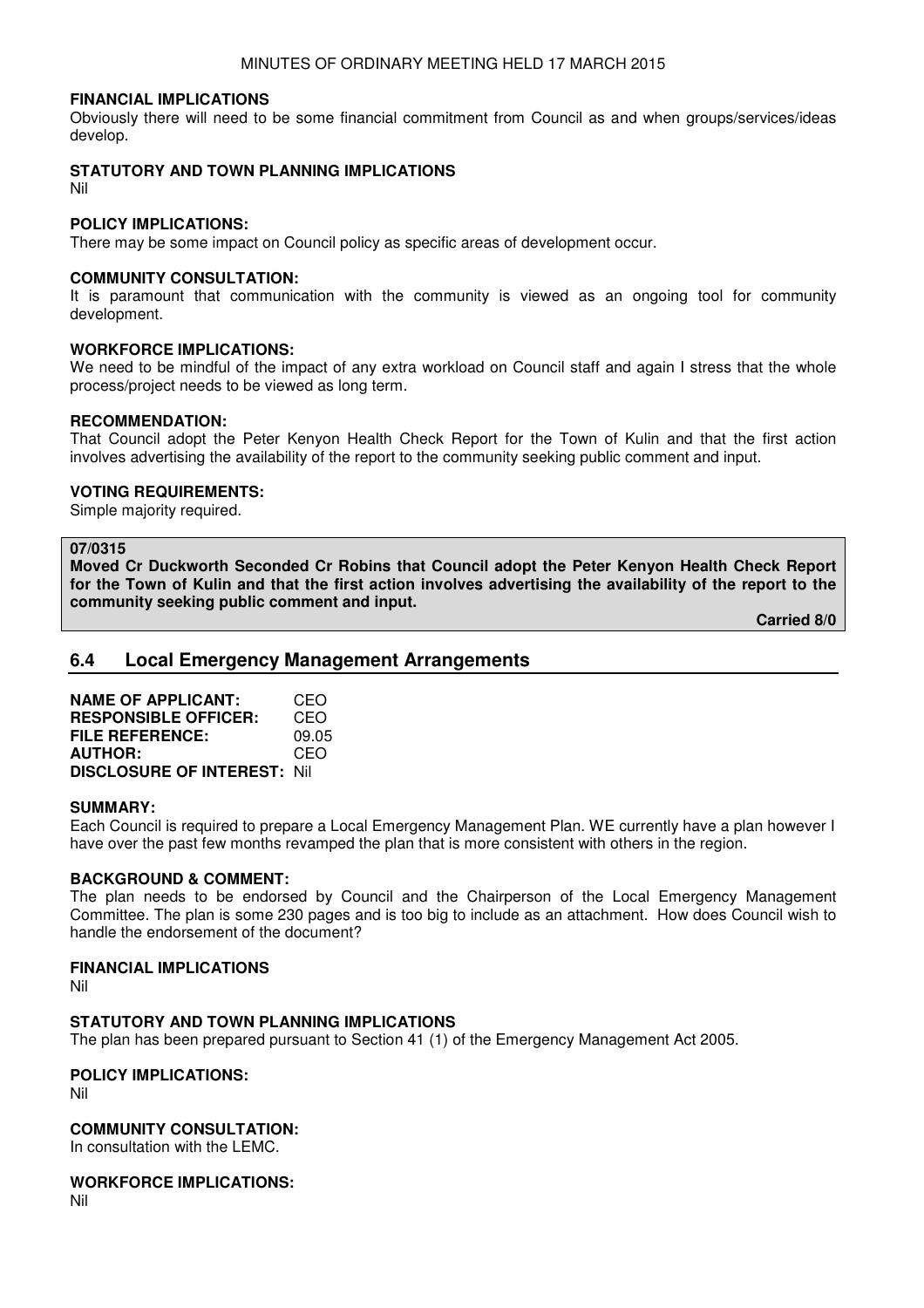#### **RECOMMENDATION:**

That Council endorse the Local Emergency Management Arrangements for the Shire of Kulin as presented, with or without amendment.

#### **VOTING REQUIREMENTS:**

Simple majority required.

#### **08/0315**

**Moved Cr McInnes Seconded Cr O'Brien that Council endorse the Local Emergency Management Arrangements for the Shire of Kulin as presented.** 

 **Carried 8/0** 

### **6.5 Compliance Audit Return - 2014**

**NAME OF APPLICANT:** CEO **RESPONSIBLE OFFICER:** CEO **FILE REFERENCE:** 13.02 **AUTHOR:** CEO **DISCLOSURE OF INTEREST:** Nil

#### **SUMMARY:**

Each year march Council is required to be completed online a compliance return covering the previous year.

#### **BACKGROUND & COMMENT:**

A copy of the return is attached to the agenda for adoption.

#### **FINANCIAL IMPLICATIONS**

Nil

**STATUTORY AND TOWN PLANNING IMPLICATIONS**  Local Government Act 1995

**POLICY IMPLICATIONS:**

Nil

#### **COMMUNITY CONSULTATION:**

Nil

### **WORKFORCE IMPLICATIONS:**

Nil

### **RECOMMENDATION:**

That the Shire of Kulin Compliance Audit Return as presented be adopted.

### **VOTING REQUIREMENTS:**

Simple majority required.

**09/0315 Moved Cr West Seconded Cr Duckworth that the Shire of Kulin Compliance Audit Return as presented, be adopted.** 

 **Carried 8/0** 

### **6.6 CEO Performance Review**

**NAME OF APPLICANT:** CEO **RESPONSIBLE OFFICER:** CEO<br>FILE REFERENCE: 22.16 **FILE REFERENCE: AUTHOR:** CEO **DISCLOSURE OF INTEREST:** Nil

#### **SUMMARY:**

Evaluation sheets were handed out at the February meeting to enable Councilors to complete and return to the President prior to the March meeting. From there Council can discuss any issues with my performance prior to completing the review.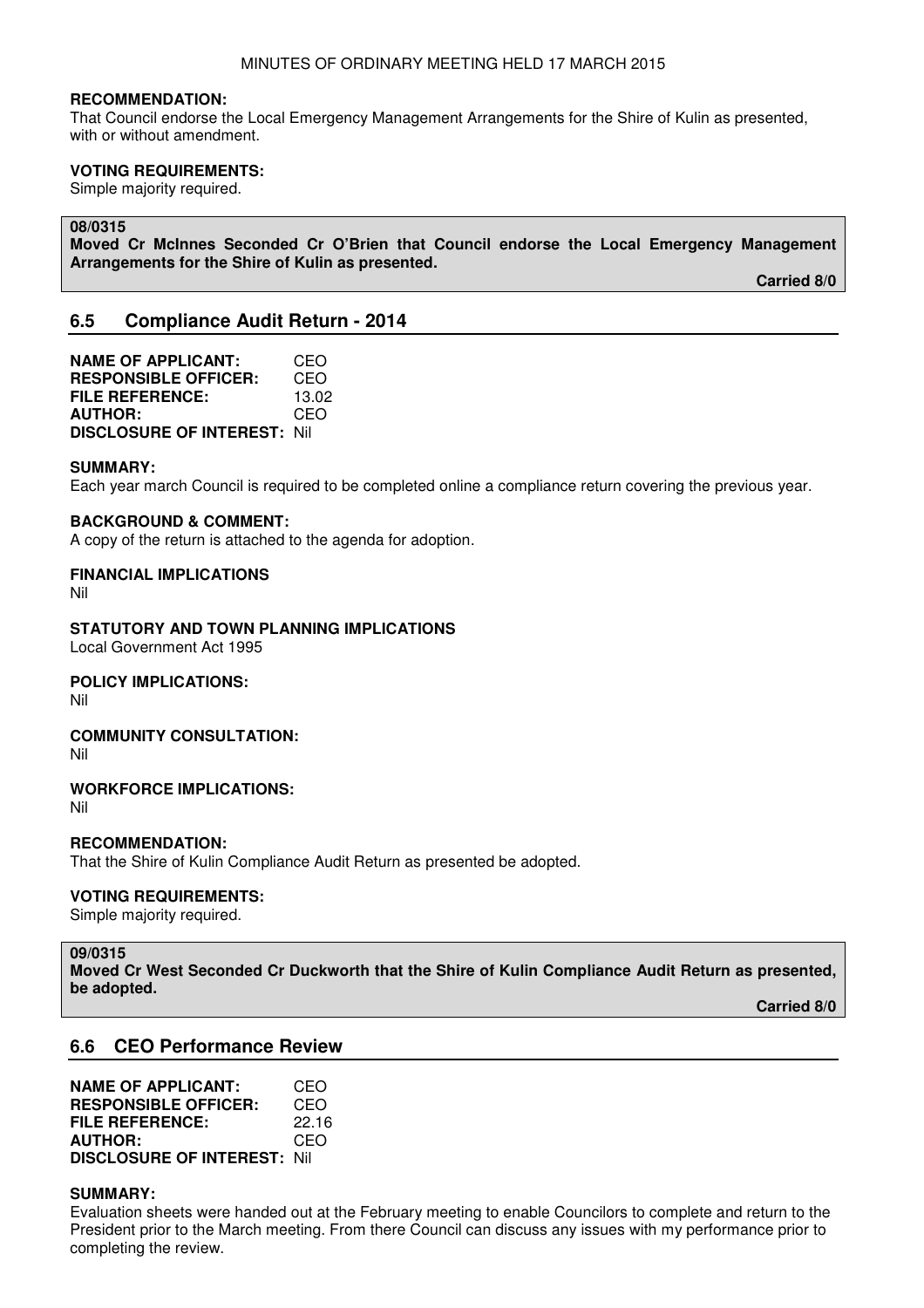#### **BACKGROUND & COMMENT:**

No further information at this stage.

## **FINANCIAL IMPLICATIONS**

Nil

### **STATUTORY AND TOWN PLANNING IMPLICATIONS**

Local Government Act 1995

### **POLICY IMPLICATIONS:**

Nil

**COMMUNITY CONSULTATION:**

Nil

**WORKFORCE IMPLICATIONS:** Nil

### **RECOMMENDATION:**

For Council consideration and action.

### **VOTING REQUIREMENTS:**

Simple majority required.

### **Resolved that this matter be held over until the April Ordinary Meeting of Council.**

### **6.7 Regional Road Group**

| <b>NAME OF APPLICANT:</b>          | CEO   |
|------------------------------------|-------|
| <b>RESPONSIBLE OFFICER:</b>        | CEO   |
| <b>FILE REFERENCE:</b>             | 28.06 |
| <b>AUTHOR:</b>                     | CEO   |
| <b>DISCLOSURE OF INTEREST: Nil</b> |       |

#### **SUMMARY:**

A RRG Tech Group meeting was held on 11 March to finalise the 2015/16 allocations. A recommendation from the Group will now be submitted to the RRG for approval at their meeting to be held on 13 April 2015.

#### **BACKGROUND & COMMENT:**

To meet the indicative funding allocation or \$5,663,000 the Tech Group has recommended that the maximum allocation to each Council be set at \$335,000. Councils had submitted projects totaling \$6,349,682.

Our total program submitted was as follows: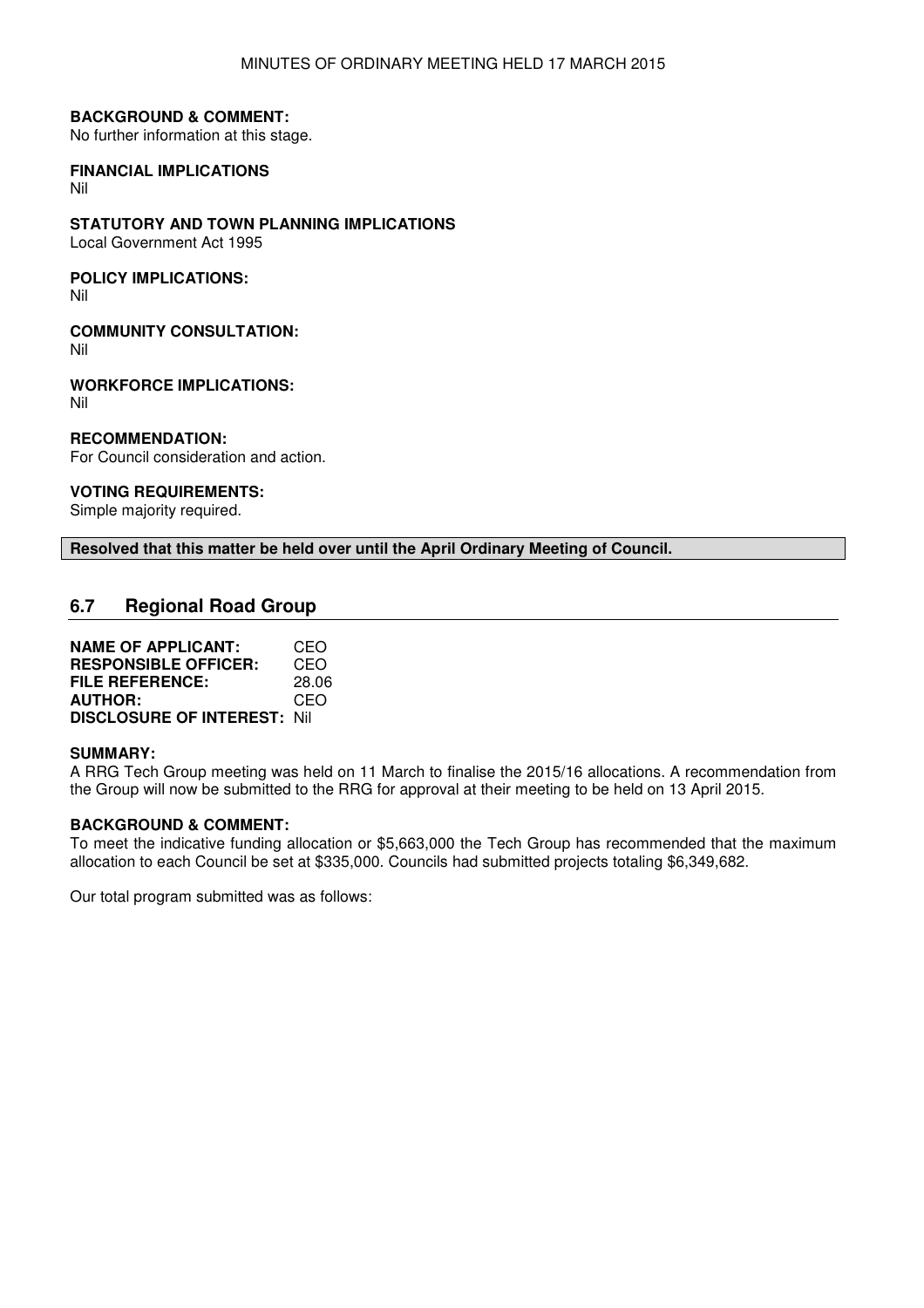| <b>ROAD NAME</b>    | ROAD NO.        | <b>DESCRIPTION OF WORK</b>                             |    | 15/16         |
|---------------------|-----------------|--------------------------------------------------------|----|---------------|
|                     |                 |                                                        |    |               |
| Allen Rock Rd       | $\overline{14}$ | Improve drainage, reconstruct & gravel                 |    |               |
|                     |                 | $0.00 - 4.70$<br>4.70km                                |    |               |
|                     |                 | Improve drainage, reconstruct & gravel                 |    |               |
|                     |                 | $4.70 - 9.20$<br>4.50km                                |    |               |
|                     |                 | Improve drainage, reconstruct & gravel                 |    |               |
|                     |                 | $9.20 - 12.20$<br>3km                                  | க  | 43,100.00     |
|                     |                 |                                                        |    |               |
| Kulin Holt Rock Rd  | 163             | <b>Reconstruct and Seal</b>                            |    |               |
|                     |                 | 42.54 - 47.04<br>4.5km                                 |    |               |
|                     |                 | 47.04 - 51.54<br>4.5km                                 |    |               |
|                     |                 | $51.54 - 56.04$<br>4.5km                               |    |               |
|                     |                 | Improve drainage, reconstruct & gravel                 |    |               |
|                     |                 | 100.95 - 104.95 4km                                    |    |               |
|                     |                 | 104.95 - 108.47<br>3.52km                              | \$ | 50,699.00     |
|                     |                 |                                                        |    |               |
| Fence Rd            | 3               |                                                        |    |               |
|                     |                 |                                                        |    |               |
| Yealering Kulin Rd  | 4               | Reconstruct & Seal                                     |    |               |
|                     |                 | $3.10 - 8.10$<br>5km                                   |    | \$ 374,274.00 |
|                     |                 | 8.10 to 10.52 2.42km (plus side roads at intersection) |    |               |
|                     |                 | Improve drainage, reconstruct & gravel                 |    |               |
|                     |                 | $21.01 - 25.01$<br>4km                                 |    |               |
|                     |                 |                                                        |    |               |
| Aylmore Rd          | 30              | Improve drainage, reconstruct & gravel                 |    |               |
|                     |                 | $0.00 - 4.00$<br>4km                                   |    |               |
|                     |                 | Improve drainage, reconstruct & gravel                 |    |               |
|                     |                 | $4.00 - 8.00$<br>4km                                   |    |               |
|                     |                 |                                                        |    |               |
| Tarin Rock North Rd | $\overline{9}$  | <b>Reconstruct Failed Seal Sections</b>                |    |               |
|                     |                 | 26.23 - 30.77 3.65km (various sections)                | \$ | 41,433.00     |
|                     |                 | 26.23 - 30.77 0.89km (balance)                         |    |               |
|                     |                 |                                                        |    |               |
| Jilakin St          | 117             | Reconstruct and seal                                   |    |               |
|                     |                 | $0.40 - 1.56$<br>1.16km                                |    |               |
|                     |                 |                                                        |    |               |
| Total               |                 |                                                        |    | \$509,506.00  |

Council will need to make a decision on what projects we wish to delete or reduce to get back to the maximum allocation of \$335,000.

Prior to making a recommendation I point out the following:

- We have an additional year's allocation under the R2R program for 2015/16 of approximately \$350,000 which has already been allocated to continue the seal on the Varley North Rd. I make the assumption that our normal R2R allocation will be expended on gravel works due to my comments below.
- We have been recommended for Federal Black Spot funding to resume land, correct curve alignments, widen road formation, apply bitumen surfaces, reduce batter slopes, upgrade T junctions, reduce vegetation, widen culverts and upgrade signs and guide posts on a 13km section of the Kukerin Rd commencing at Tyson Rd and terminating at M Walker Rd. Unless something fairly dramatic happens then we have to assume this will be approved. This work involves approximately 6km of new seal.
- I can advise that we have not been successful with our request for Black Spot funding for the Jilakin St intersection by the airstrip.

Based on the above I recommend that we amend reduce our RRG allocation by reducing the length of the new seal works on the Yealering Rd and concentrate on the gravel sheeting works as follows:

| Allen Rock Rd          | Improve drainage, reconstruct and gravel |           |           |
|------------------------|------------------------------------------|-----------|-----------|
|                        | $9.20 - 12.20$ slk                       | 3km       | \$43,100  |
| Kulin Holt Rock Rd     | Improve drainage, reconstruct and gravel |           |           |
|                        | $104.95 - 108.47$ slk                    | 3.52km    | \$50,699  |
| Tarin Rock North Rd    | Reconstruct failed sections              |           |           |
|                        | $26.23 - 30.77$ slk                      | (various) | \$41,433  |
| Yealering Rd           | Reconstruct and seal                     |           |           |
|                        | $3.10 - 5.50$ slk                        | 2.4km     | \$199,768 |
| <b>Total RRG Grant</b> |                                          |           | \$335,000 |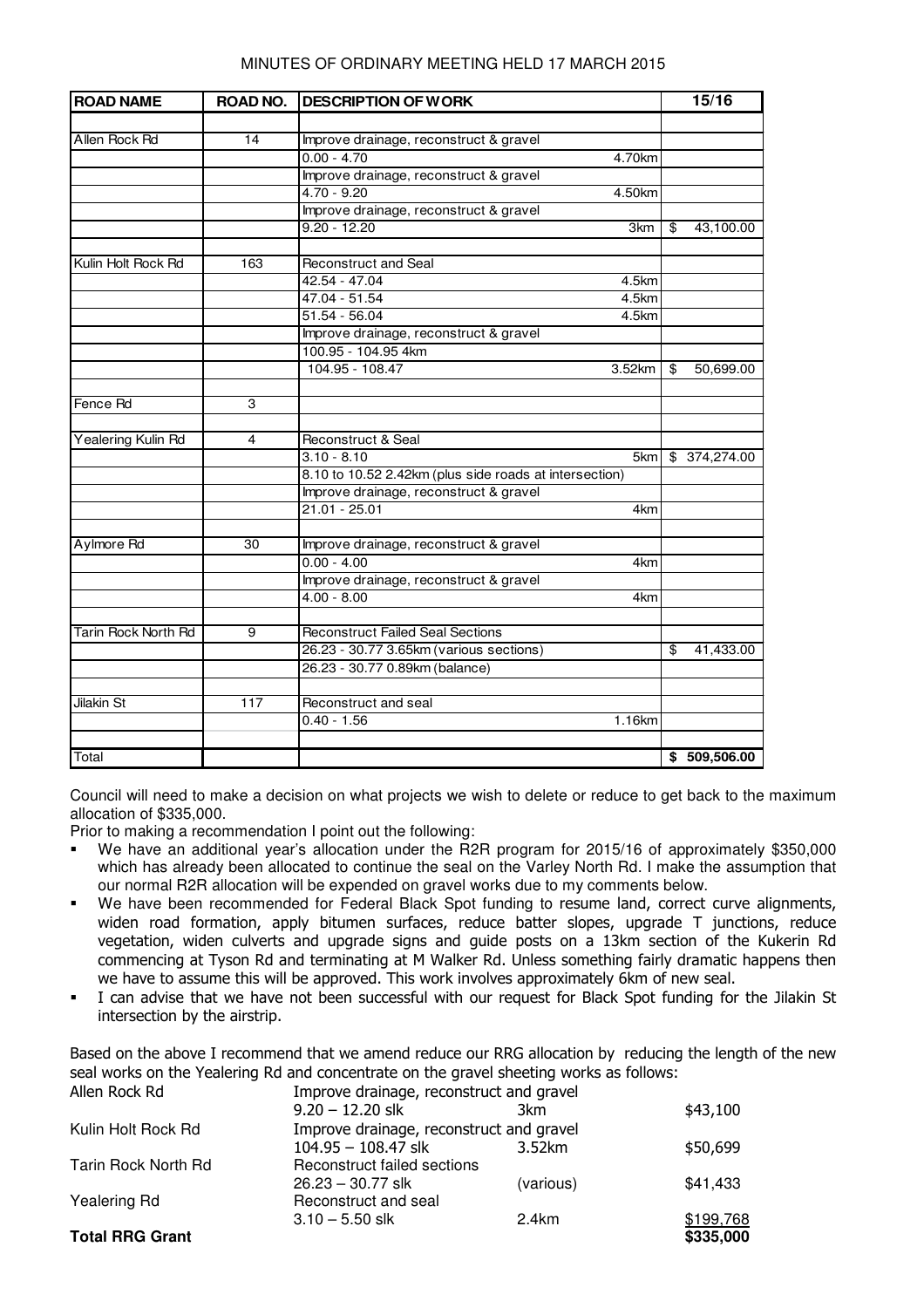If the above program is adopted it means we will still complete approximately 11km of new seal during the financial year.

For information the following RRG meetings have been penciled in for the coming year.

- Full RRG meeting  $-13^{th}$  April 2015 Wickepin
- $\blacksquare$  MCA & Manual Workshop 5<sup>th</sup> May 2015 Wickepin
- Traffic Counter Workshop Date and Time to be advised
- **Lakes Sub Group meeting either**  $7<sup>th</sup>$  **or 8<sup>th</sup> October 2015 Dumbleyung**
- RRG Tech Group  $-28^{th}$  October 2015 Wickepin
- Full RRG meeting  $-11^{\text{th}}$  November 2015 Wickepin

#### **FINANCIAL IMPLICATIONS**

No impact on this year's budget with the 2015/16 budget to be adopted to reflect the above allocations.

**STATUTORY AND TOWN PLANNING IMPLICATIONS** 

Nil

### **POLICY IMPLICATIONS:**

Nil

### **COMMUNITY CONSULTATION:**

Nil

#### **WORKFORCE IMPLICATIONS:**

The increased seal works will have an impact on the capacity of our works crew to deliver and we may again have to look at offering some financial incentives.

#### **RECOMMENDATION:**

That Council adopt the following amended RRG allocation for the 2015/16 financial year

| Allen Rock Rd          | Improve drainage, reconstruct and gravel |           |           |
|------------------------|------------------------------------------|-----------|-----------|
|                        | $9.20 - 12.20$ slk                       | 3km       | \$43,100  |
| Kulin Holt Rock Rd     | Improve drainage, reconstruct and gravel |           |           |
|                        | $104.95 - 108.47$ slk                    | 3.52km    | \$50,699  |
| Tarin Rock North Rd    | Reconstruct failed sections              |           |           |
|                        | $26.23 - 30.77$ slk                      | (various) | \$41,433  |
| Yealering Rd           | Reconstruct and seal                     |           |           |
|                        | $3.10 - 5.50$ slk                        | 2.4km     | \$199,768 |
| <b>Total RRG Grant</b> |                                          |           | \$335,000 |

### **VOTING REQUIREMENTS:**

Simple majority required.

### **10/0315**

ֺ֝֡

**Moved Cr Ledwith Seconded Cr Robins that Council adopt the following amended RRG allocation for the 2015/16 financial year** 

| <b>Allen Rock Rd</b>       | Improve drainage, reconstruct and gravel |                 |                    |
|----------------------------|------------------------------------------|-----------------|--------------------|
|                            | $9.20 - 12.20$ slk                       | 3 <sub>km</sub> | \$43,100           |
| <b>Kulin Holt Rock Rd</b>  | Improve drainage, reconstruct and gravel |                 |                    |
|                            | $104.95 - 108.47$ slk                    | 3.52km          | \$50,699           |
| <b>Tarin Rock North Rd</b> | <b>Reconstruct failed sections</b>       |                 |                    |
|                            | $26.23 - 30.77$ slk                      | (various)       | \$41,433           |
| <b>Yealering Rd</b>        | <b>Reconstruct and seal</b>              |                 |                    |
|                            | $3.10 - 5.50$ slk                        | 2.4km           | \$199,768          |
| <b>Total RRG Grant</b>     |                                          |                 | \$335,000          |
|                            |                                          |                 |                    |
|                            |                                          |                 | <b>Carried 8/0</b> |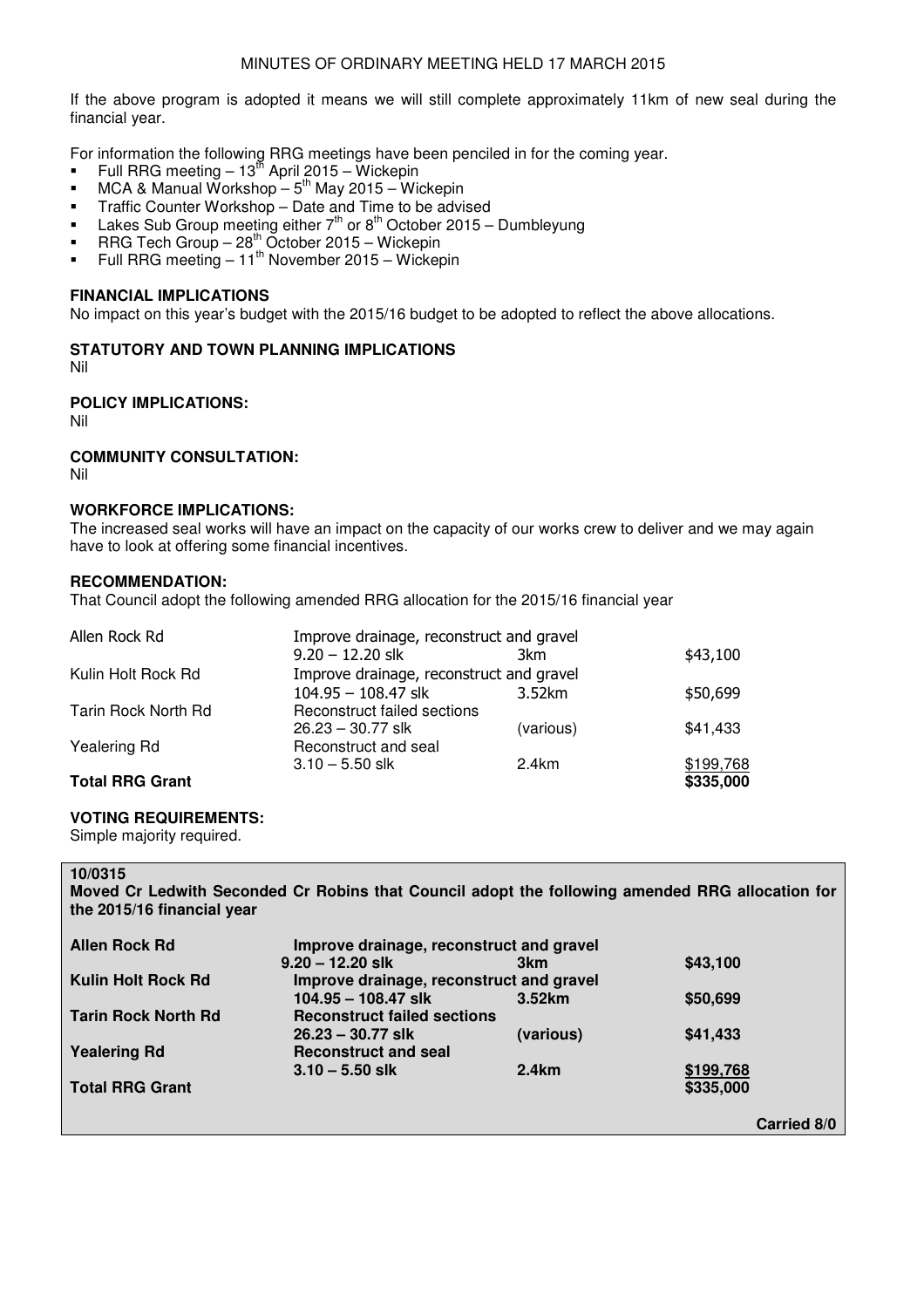### **7. COMPLIANCE**

Nil

## **8. ELECTED MEMBERS MOTIONS OF WHICH PREVIOUS NOTICE HAS BEEN GIVEN**

Nil

## **9. NEW BUSINESS OF AN URGENT NATURE INTRODUCED BY DECISION AT THE MEETING**

### **9.1 Kulin Kondinin Football Club – Lease of Land for Cropping**

**NAME OF APPLICANT:** CEO **RESPONSIBLE OFFICER:** CEO **FILE REFERENCE:** 15.01 **AUTHOR:** CEO **DISCLOSURE OF INTEREST:** 

#### **SUMMARY:**

The Kulin Kondinin Football Club has written requesting extension of the cropping rights for Council owned land known as the Airstrip and Proud's block.

#### **BACKGROUND & COMMENT:**

Airstrip – Loc 165

The lease on the airstrip land expired in January 2015. The club seeks a further 3 year extension of the cropping lease to expire in January 2018.

#### Proud's – Loc 13765 & 9838

The current cropping lease on this land expires in January 2017 i.e. a further 2 years. The club has recently had 100 tonne of lime donated to them and they wish to purchase another 100 tonne to spread over the property. In view of the intended investment they seek approval to extend the lease for a further 3 year period to expire in January 2020.

#### **FINANCIAL IMPLICATIONS:**

Nil

**STATUTORY AND TOWN PLANNING IMPLICATIONS:**  Nil

**POLICY IMPLICATIONS:**

Nil

#### **COMMUNITY CONSULTATION:**

See resolution below

#### **WORKFORCE IMPLICATIONS:**

Nil

#### **RECOMMENDATION:**

That Council resolve to advertise the above intent publically to enable any other local groups the opportunity to comment should they have an interest in cropping the land in the period/s outlined. Further that a lease fee be adopted at the April Council meeting.

### **VOTING REQUIREMENTS:**

Simple majority required.

**That Council resolve to advertise the above intent publically to enable any other local groups the opportunity to comment should they have an interest in cropping the land in the period/s outlined. Further that a lease fee be adopted at the April Council meeting.**